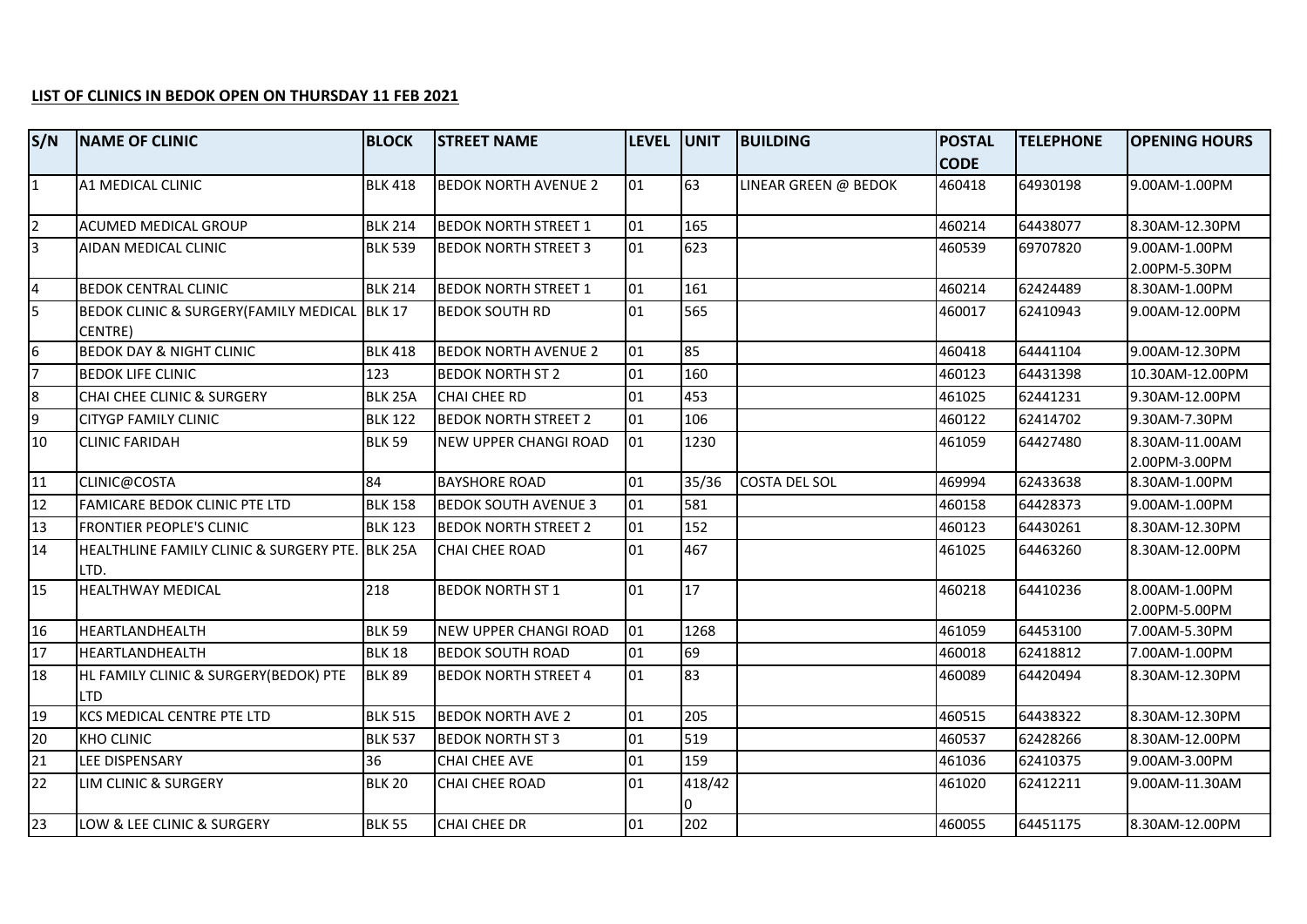| S/N             | <b>NAME OF CLINIC</b>                           | <b>BLOCK</b>   | <b>STREET NAME</b>           | LEVEL UNIT      |     | <b>BUILDING</b>               | <b>POSTAL</b> | <b>TELEPHONE</b> | <b>OPENING HOURS</b> |
|-----------------|-------------------------------------------------|----------------|------------------------------|-----------------|-----|-------------------------------|---------------|------------------|----------------------|
|                 |                                                 |                |                              |                 |     |                               | <b>CODE</b>   |                  |                      |
| $\overline{24}$ | <b>LUSUMU FAMILY CLINIC</b>                     | <b>BLK 530</b> | <b>BEDOK NORTH ST 3</b>      | 01              | 638 |                               | 460530        | 64459910         | 8.30AM-12.30PM       |
| 25              | NORTHEAST MEDICAL GROUP                         | <b>BLK 531</b> | <b>BEDOK NORTH ST 3</b>      | 01              | 692 |                               | 460531        | 64412402         | 9.00AM-1.00PM        |
|                 |                                                 |                |                              |                 |     |                               |               |                  | 2.00PM-5.00PM        |
| $\overline{26}$ | ONECARE CLINIC BEDOK MRT                        | <b>BLK 315</b> | <b>NEW UPPER CHANGI ROAD</b> | 01              | 01  | <b>BEDOK MRT STATION</b>      | 467347        | 69700813         | 8.00AM-2.00PM        |
| 27              | PADDINGTON MEDICAL CLINIC                       | 300            | <b>BEDOK ROAD</b>            |                 |     | <b>BEDOK SHOPPING COMPLEX</b> | 469457        | 69802986         | 8.30AM-1.00PM        |
|                 |                                                 |                |                              |                 |     |                               |               |                  | 2.00PM-5.00PM        |
| 28              | RAFFLESMEDICAL                                  | <b>BLK 203</b> | <b>BEDOK NORTH STREET 1</b>  | 01              | 467 |                               | 460203        | 68449291         | 8.30AM-1.00PM        |
| 29              | SATA COMMHEALTH MEDICAL CENTRE                  | 351            | <b>CHAI CHEE STREET</b>      |                 |     |                               | 468982        | 62446688         | 8.30AM-12.00PM       |
| 30              | <b>SHIM CLINIC</b>                              | <b>BLK 168</b> | <b>BEDOK SOUTH AVENUE 3</b>  | 01              | 473 |                               | 460168        | 64467446         | 9.00AM-2.00PM        |
| 31              | STERLING FAMILY CLINIC                          | <b>BLK 84</b>  | <b>BEDOK NORTH ST 4</b>      | 01              | 41  |                               | 460084        | 68761654         | 8.00AM-1.00PM        |
| 32              | TANAMERA CLINIC                                 | <b>BLK 73</b>  | <b>BEDOK SOUTH AVE 3</b>     | 01              | 462 |                               | 460073        | 64412982         | 8.30AM-11.30AM       |
| 33              | <b>TEMASEK CLINIC &amp; SURGERY</b>             | <b>BLK 73</b>  | <b>BEDOK SOUTH AVENUE 3</b>  | 01              | 460 |                               | 460073        | 64436113         | 8.45AM-11.00AM       |
| 34              | THAI SHEN FAMILY CLINIC PTE LTD                 | <b>BLK 84</b>  | <b>BEDOK NORTH ST 4</b>      | 01              | 65  |                               | 460084        | 64448134         | 9.00AM-11.00AM       |
| 35              | THE CIVIC CLINIC                                | <b>BLK 537</b> | <b>BEDOK NORTH ST 3</b>      | 01              | 515 |                               | 460537        | 64412436         | 8.30AM-12.00PM       |
| 36              | THE FAHRENHEIT MEDICAL CENTRE                   | <b>BLK 218</b> | <b>BEDOK NORTH STREET 1</b>  | 01              | 27  |                               | 460218        | 64438063         | 9.00AM-1.00PM        |
|                 |                                                 |                |                              |                 |     |                               |               |                  | 3.00PM-5.30PM        |
| 37              | UNIHEALTH CLINIC (BEDOK)                        | <b>BLK 214</b> | <b>BEDOK NORTH STREET 1</b>  | 01              | 171 |                               | 460214        | 69043488         | 8.30AM-10.00PM       |
| 38              | USRAH MEDICAL CLINIC                            | <b>BLK 510</b> | <b>BEDOK NORTH ST 3</b>      | 01              | 25  |                               | 460510        | 64414139         | 9.00AM-1.00PM        |
| 39              | W. H. YAK FAMILY CLINIC                         | <b>BLK 25</b>  | NEW UPPER CHANGI RD          | 01              | 644 |                               | 462025        | 64431561         | 8.30AM-12.30PM       |
| 40              | WAN MEDICAL CLINIC                              | <b>BLK 416</b> | <b>BEDOK NORTH AVENUE 2</b>  | 01              | 21  |                               | 460416        | 62438352         | 9.00AM-1.00PM        |
| 41              | WONG CLINIC                                     | <b>BLK 539</b> | <b>BEDOK NORTH STREET 3</b>  | 01              | 603 |                               | 460539        | 62412267         | 9.00AM-1.00PM        |
| 42              | YANG & YAP CLINIC AND SURGERY (PTE LTD) BLK 537 |                | <b>BEDOK NORTH ST 3</b>      | $\overline{01}$ | 571 |                               | 460537        | 64499946         | 9.00AM-1.00PM        |
|                 | / DR YANG ING HONG MEDICAL AND                  |                |                              |                 |     |                               |               |                  |                      |
|                 | <b>AESTHETIC CLINIC</b>                         |                |                              |                 |     |                               |               |                  |                      |
| 43              | YSL BEDOK CLINIC & SURGERY                      | <b>BLK 539</b> | <b>BEDOK NORTH STREET 3</b>  | 01              | 631 |                               | 460539        | 62452684         | 8.00AM-12.30PM       |

## **LIST OF CLINICS IN BEDOK OPEN ON FRIDAY 12 FEB 2021**

| S/N | <b>INAME OF CLINIC</b>               | <b>IBLOCK</b>  | <b>ISTREET NAME</b>          | <b>ILEVEL IUNIT</b> |           | <b>IBUILDING</b> | <b>IPOSTAL</b> | <b>ITELEPHONE</b> | <b>IOPENING HOURS</b> |
|-----|--------------------------------------|----------------|------------------------------|---------------------|-----------|------------------|----------------|-------------------|-----------------------|
|     |                                      |                |                              |                     |           |                  | <b>ICODE</b>   |                   |                       |
|     | <b>JAIDAN MEDICAL CLINIC</b>         | <b>BLK 539</b> | <b>IBEDOK NORTH STREET 3</b> | 101                 | 162:      |                  | 460539         | 69707820          | 19.00AM-1.00PM        |
|     | <b>IBEDOK DAY &amp; NIGHT CLINIC</b> | <b>BLK 418</b> | <b>IBEDOK NORTH AVENUE 2</b> | 101                 | <b>85</b> |                  | 460418         | 64441104          | 19.00AM-12.30PM       |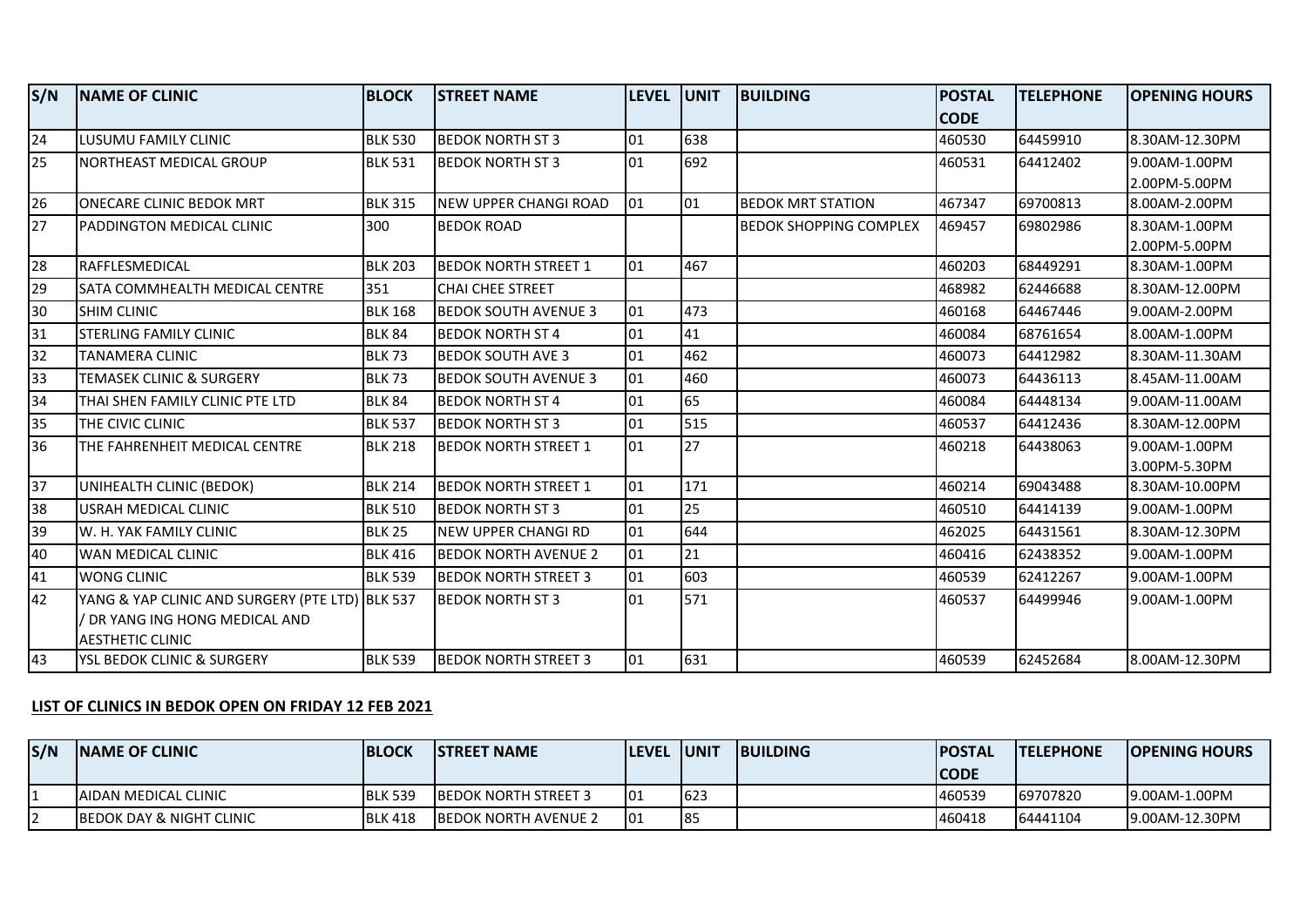| S/N | <b>INAME OF CLINIC</b>                | <b>BLOCK</b>   | <b>ISTREET NAME</b>          | <b>ILEVEL UNIT</b> |      | <b>IBUILDING</b> | <b>IPOSTAL</b> | <b>ITELEPHONE</b> | <b>IOPENING HOURS</b> |
|-----|---------------------------------------|----------------|------------------------------|--------------------|------|------------------|----------------|-------------------|-----------------------|
|     |                                       |                |                              |                    |      |                  | <b>ICODE</b>   |                   |                       |
|     | <b>ICITYGP FAMILY CLINIC</b>          | <b>BLK 122</b> | <b>IBEDOK NORTH STREET 2</b> | 101                | 106  |                  | 1460122        | 62414702          | 19.30AM-7.30PM        |
| I4  | <b>IHEARTLANDHEALTH</b>               | <b>BLK 59</b>  | INEW UPPER CHANGI ROAD       | 101                | 1268 |                  | 1461059        | 64453100          | 7.00AM-1.00PM         |
|     | <b>IHEARTLANDHEALTH</b>               | BLK 18         | <b>IBEDOK SOUTH ROAD</b>     | 101                | 169  |                  | 460018         | 62418812          | 7.00AM-1.00PM         |
| 16  | <b>ITHE FAHRENHEIT MEDICAL CENTRE</b> | <b>BLK 218</b> | <b>IBEDOK NORTH STREET 1</b> | 101                | 127  |                  | 460218         | 64438063          | 19.00AM-1.00PM        |
|     | UNIHEALTH CLINIC (BEDOK)              | <b>BLK 214</b> | <b>IBEDOK NORTH STREET 1</b> | 101                | 171  |                  | 1460214        | 69043488          | 8.30AM-10.00PM        |

## **LIST OF CLINICS IN BEDOK OPEN ON SATURDAY 13 FEB 2021**

| S/N | <b>INAME OF CLINIC</b>              | <b>BLOCK</b>   | <b>ISTREET NAME</b>          | <b>ILEVEL</b> | <b>UNIT</b> | <b>IBUILDING</b> | <b>IPOSTAL</b> | <b>ITELEPHONE</b> | <b>OPENING HOURS</b> |
|-----|-------------------------------------|----------------|------------------------------|---------------|-------------|------------------|----------------|-------------------|----------------------|
|     |                                     |                |                              |               |             |                  | <b>ICODE</b>   |                   |                      |
|     | AIDAN MEDICAL CLINIC                | <b>BLK 539</b> | <b>BEDOK NORTH STREET 3</b>  | 101           | 623         |                  | 460539         | 69707820          | 19.00AM-1.00PM       |
| 12  | <b>BEDOK DAY &amp; NIGHT CLINIC</b> | <b>BLK 418</b> | <b>IBEDOK NORTH AVENUE 2</b> | 101           | 85          |                  | 460418         | 64441104          | 9.00AM-12.30PM       |
| 3   | ICITYGP FAMILY CLINIC               | <b>BLK 122</b> | <b>BEDOK NORTH STREET 2</b>  | 101           | 106         |                  | 460122         | 62414702          | 19.30AM-7.30PM       |
| 4   | <b>IHEALTHWAY MEDICAL</b>           | 218            | <b>IBEDOK NORTH ST 1</b>     | 101           |             |                  | 460218         | 64410236          | 18.00AM-1.00PM       |
|     |                                     |                |                              |               |             |                  |                |                   | 2.00PM-5.00PM        |
| 5   | <b>IHEARTLANDHEALTH</b>             | BLK 59         | INEW UPPER CHANGI ROAD       | 101           | 1268        |                  | 461059         | 64453100          | 17.00AM-1.00PM       |
| 6   | <b>IHEARTLANDHEALTH</b>             | BLK 18         | <b>IBEDOK SOUTH ROAD</b>     | 01            | 69          |                  | 460018         | 62418812          | 7.00AM-1.00PM        |
|     | UNIHEALTH CLINIC (BEDOK)            | <b>BLK 214</b> | IBEDOK NORTH STREET 1        | 01            | 171         |                  | 460214         | 69043488          | 8.30AM-10.00PM       |

## **LIST OF CLINICS IN BEDOK OPEN ON SUNDAY 14 FEB 2021**

| S/N           | <b>NAME OF CLINIC</b>                         | <b>BLOCK</b>   | <b>ISTREET NAME</b>          | <b>LEVEL</b> | <b>JUNIT</b> | <b>BUILDING</b> | <b>POSTAL</b> | <b>TELEPHONE</b> | <b>OPENING HOURS</b> |
|---------------|-----------------------------------------------|----------------|------------------------------|--------------|--------------|-----------------|---------------|------------------|----------------------|
|               |                                               |                |                              |              |              |                 | <b>CODE</b>   |                  |                      |
| 1             | BEDOK CLINIC & SURGERY (FAMILY MEDICAL BLK 17 |                | <b>IBEDOK SOUTH RD</b>       | 01           | 565          |                 | 460017        | 62410943         | 9.00AM-12.00PM       |
|               | ICENTRE)                                      |                |                              |              |              |                 |               |                  |                      |
| $\mathsf{I2}$ | <b>BEDOK DAY &amp; NIGHT CLINIC</b>           | <b>BLK 418</b> | <b>BEDOK NORTH AVENUE 2</b>  | 01           | <b>85</b>    |                 | 460418        | 64441104         | 9.00AM-12.30PM       |
| I3            | ICHAI CHEE CLINIC & SURGERY                   | <b>BLK 25A</b> | <b>ICHAI CHEE RD</b>         | 01           | 453          |                 | 461025        | 62441231         | 9.30AM-12.00PM       |
| 4             | <b>ICITYGP FAMILY CLINIC</b>                  | <b>BLK 122</b> | <b>IBEDOK NORTH STREET 2</b> | 01           | 106          |                 | 460122        | 62414702         | 19.30AM-7.30PM       |
| 5             | <b>IFAMICARE BEDOK CLINIC PTE LTD</b>         | <b>BLK 158</b> | <b>IBEDOK SOUTH AVENUE 3</b> | 01           | 581          |                 | 460158        | 64428373         | 19.00AM-1.00PM       |
| I6            | <b>IHEALTHWAY MEDICAL</b>                     | 218            | <b>BEDOK NORTH ST 1</b>      | 01           | 17           |                 | 460218        | 64410236         | 8.00AM-1.00PM        |
|               |                                               |                |                              |              |              |                 |               |                  | 12.00PM-5.00PM       |
|               |                                               |                |                              |              |              |                 |               |                  | 16.00PM-9.00PM       |